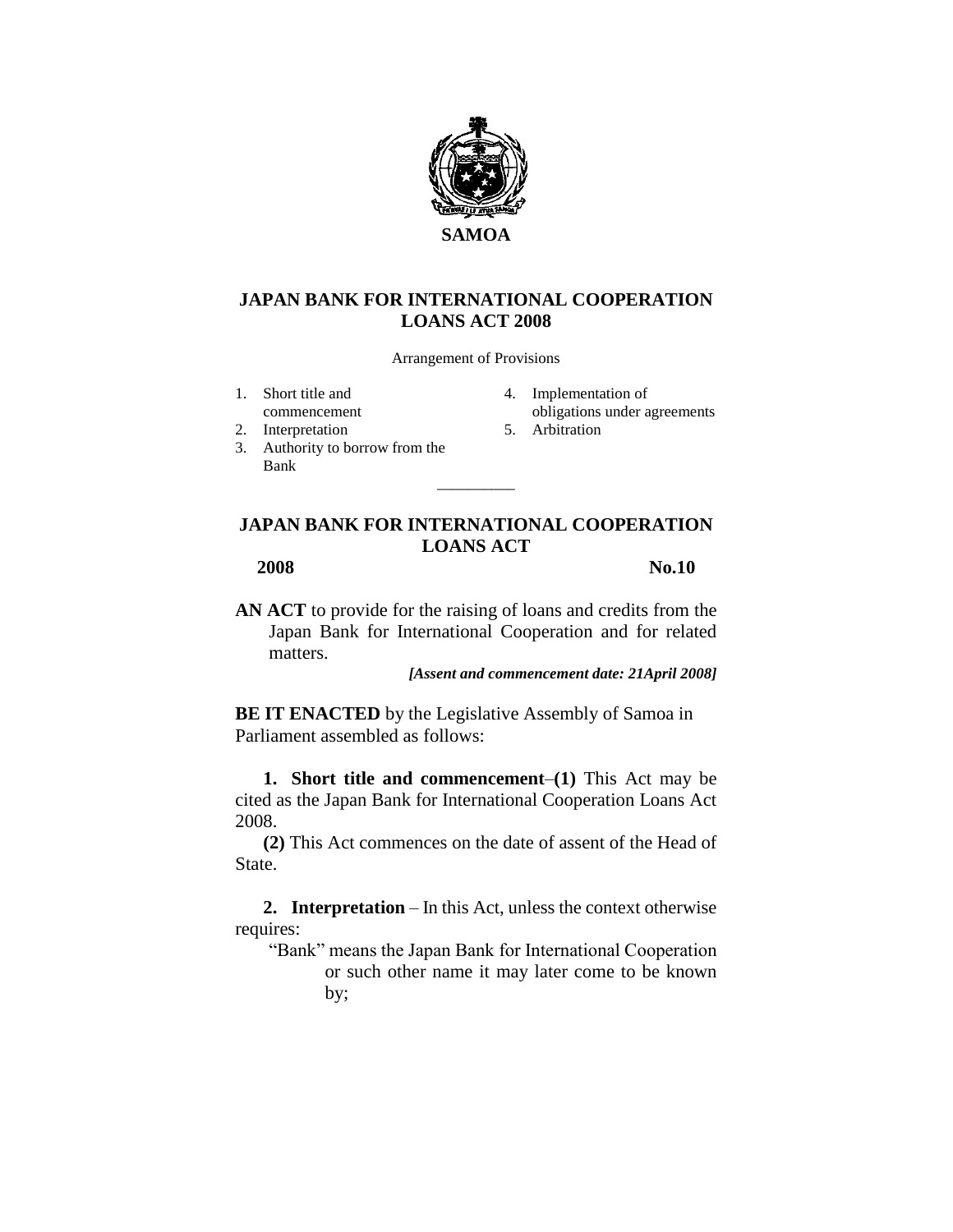"Minister" means the Minister responsible for Finance.

**3. Authority to borrow from the Bank**–**(1)**For the purposes of section 75 of the Public Finance Management Act 2001, Samoa may in such manner and on such terms and subject to such conditions as may be agreed between Samoa and the Bank borrow from the Bank.

**(2)**Despite section 79(1) of the Public Finance Management Act 2001, the sums that may be borrowed under subsection (1) may be such sums as may be determined by the Minister to be required by Samoa.

**4. Implementation of obligations under agreements**– **(1)**Despite anything contained in any other enactment, an agreement concluded between Samoa and the Bank in respect of sums borrowed by Samoa from the Bank, or a bond, promissory note, or other instrument issued pursuant to any such agreement, is valid and enforceable and has effect in Samoa in accordance with its terms.

- **(2)** Without prejudice subsection (1):
	- (a) no stamp duty or tax or duty is payable on such agreement or on any bond, promissory note, or other instrument issued pursuant to any such agreement;
	- (b) the principal of the loan or development credit obtained and the bonds issued hereunder is repayable and the interest and other money and charges thereon shall be payable without deduction for and free from liability for income tax or any tax, and free from any currency or exchange control restrictions.

**5. Arbitration** – If any dispute between the Bank and Samoa arises under an agreement concluded in the exercise of the powers conferred by this Act or under any bond, promissory note, or instrument issued pursuant to any such agreement, it shall be determined by arbitration in the manner provided for in the General Conditions applicable to the Loan Agreement or Development Credit Agreement that is the subject to the dispute, notwithstanding the provisions of any other law to the contrary.